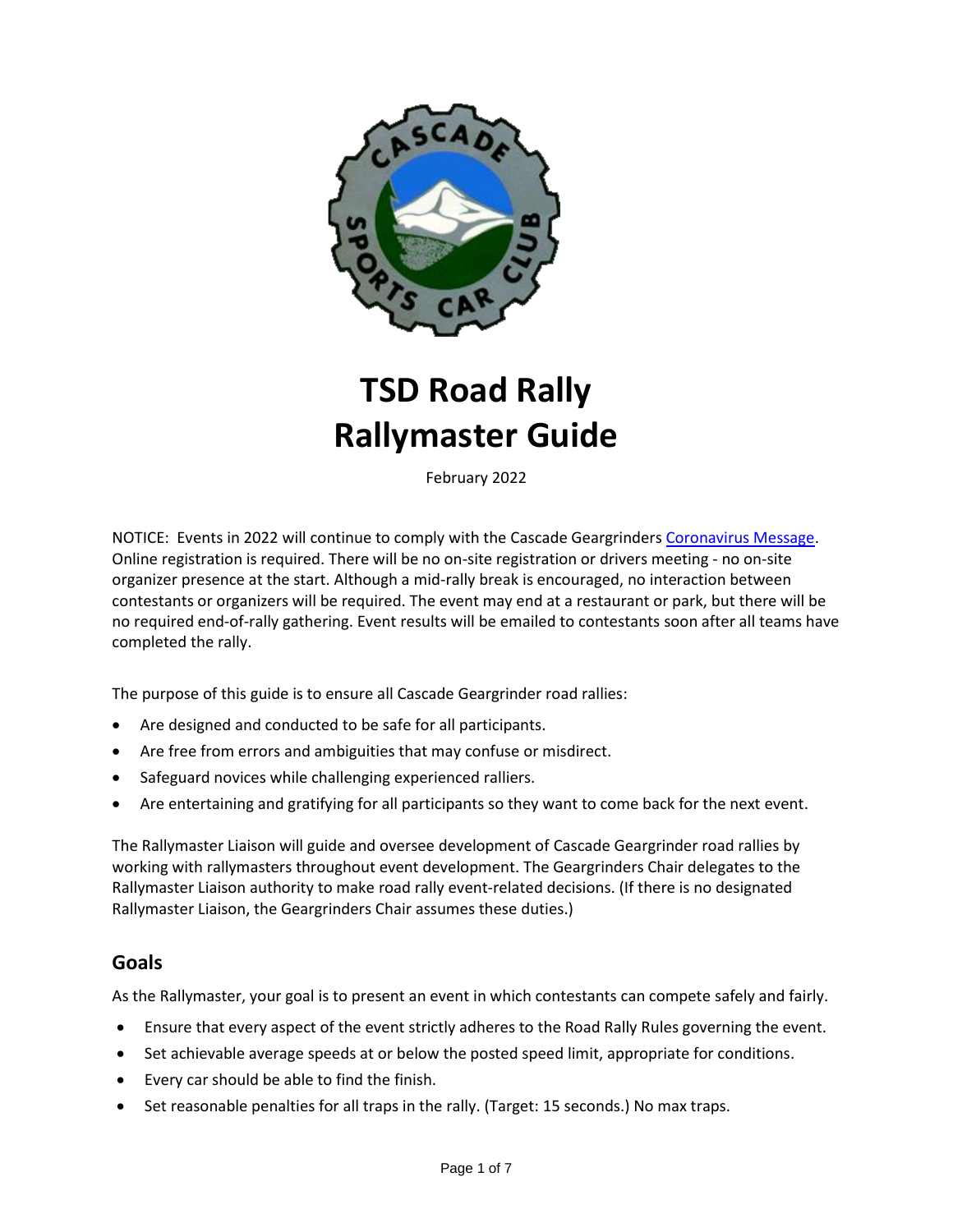# **Schedule**

Weeks before event:

| 6             | review course concept, identify area and ending location (for promotion)                                                                            |
|---------------|-----------------------------------------------------------------------------------------------------------------------------------------------------|
| 4             | route instructions drafted and control locations selected, review of course                                                                         |
| 3             | course measured and calculated, route instructions completed, final drive through                                                                   |
| $\mathcal{L}$ | final pre-event checkout (guinea pig)                                                                                                               |
| 1             | correct any route instruction errors identified at pre-check. Do a final drive-<br>through, checking every sign, every reference, confirming calcs. |

# **Event tasks**

The Geargrinders Chair has responsibility for the Cascade Geargrinders road rallies and takes care of most tasks related to the events. Your responsibilities, as the Rallymaster, are to:

- Name your event. Provide general information for advance publicity. (In what area does the event run? Is there an interesting stop during the event? Where does the event end?)
- Develop the route. Schedule reviews with the Rallymaster Liaison.
- Make break and ending location arrangements, if appropriate.
- Measure your course and calculate event length. (Target: >3 and <4 hours.)
- Write route instructions and calculate leg times (Excel).
- Provide content for the Rallymaster Notes document to accompany distribution of the NRIs.
- Enter the GPS checkpoint locations and leg times in the Richta Checkpoints Rallymaster app (in coordination with the Rallymaster Liaison).
- Participate in the event checkout (in coordination with the Rallymaster Liaison).
- Put up and take down course markers if used.
- Participate and answer questions at the Zoom Q&A meeting Friday evening before the rally.
- Participate and answer questions at the Zoom debrief meeting Saturday evening after the rally.
- Write a post-event article for the newsletter (optional).

Help is available for any of these tasks. Just ask.

# **Safety**

Safety is the highest priority. Safety is your primary concern when developing the event. Emphasize the importance of safety to all participants.

- Use signs that are clearly visible at rally speed. Do not use a hard-to-see sign for course following or as the basis of a trap.
- Avoid residential areas.
- Avoid using or crossing busy highways.
- Use only paved, relatively smooth roads. Do no use unpaved roads. If rough road surface is unavoidable, set the CAST slow enough to permit safe passage.
- Set the CAST with potential rally conditions in mind icy bridges, roads covered with wet leaves, children and animals in the road.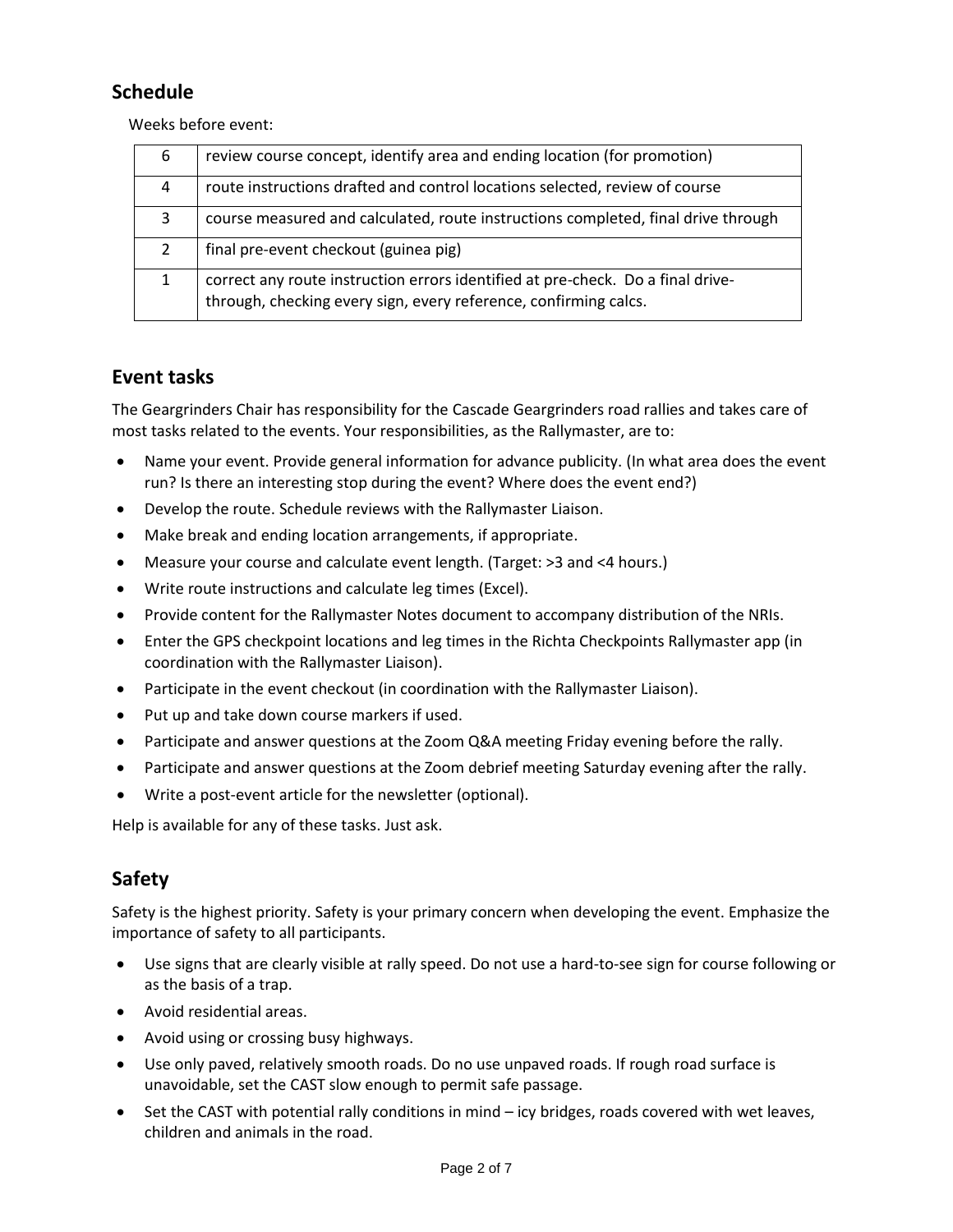- Include adequate pauses for signals, busy stops, and other likely delays.
- Use transits where traffic or road conditions make it difficult or dangerous for contestants to safely stay on time.
- Remind participants they should use Time Allowances rather than speeding to make up time.

# **Roads**

Select rally roads that are:

- Rural.
- Lightly traveled during the event time frame.
- Free of delays, signals, parades, construction, ferries. (Check county website.)
- Paved and reasonably well maintained.
- Near you (you will visit them many times).
- Fun, unique, special, scenic.
- Lead to the ending location.

# **Event development**

- Plan for appropriate event length (75 to 100 miles, 3 to 4 hours) including a break.
- Decide which geographic areas to use and an ending location. Confirm usability and availability of ending location. Make the reservation, if needed, as soon as possible.
- Plan a general route linking the areas.
- Explore roads in the vicinity of the planned route until you find a course you like.
- Drive the course and write rudimentary instructions that include:
	- o Mileage (from your car's odo).
		- for every instruction (NRIs and Notes).
		- for course breaks and re-joins.
		- for passage control and CZT (time-of-day restart) locations.
	- o Direction and reference (note direction and hard reference).
	- o Speed limit.
	- o Estimated CAST (two methods: guess or calculate).
- Drive the course again and start polishing the instructions. Check for:
	- o Occurrence and spelling of references.
	- o Reevaluate CAST.
	- o See rally pre-check items.
- Drive the course again during conditions similar to rally time same day of week, same time window. Recheck everything, especially corrections.
- Measure the course, from start to finish, all in one run, in one day. Calculate official leg times.
- Drive the course again, running with a rally computer, and verify measurements and calculations. Recheck everything, especially corrections. (Rallymaster Liaison can provide rally computer check.)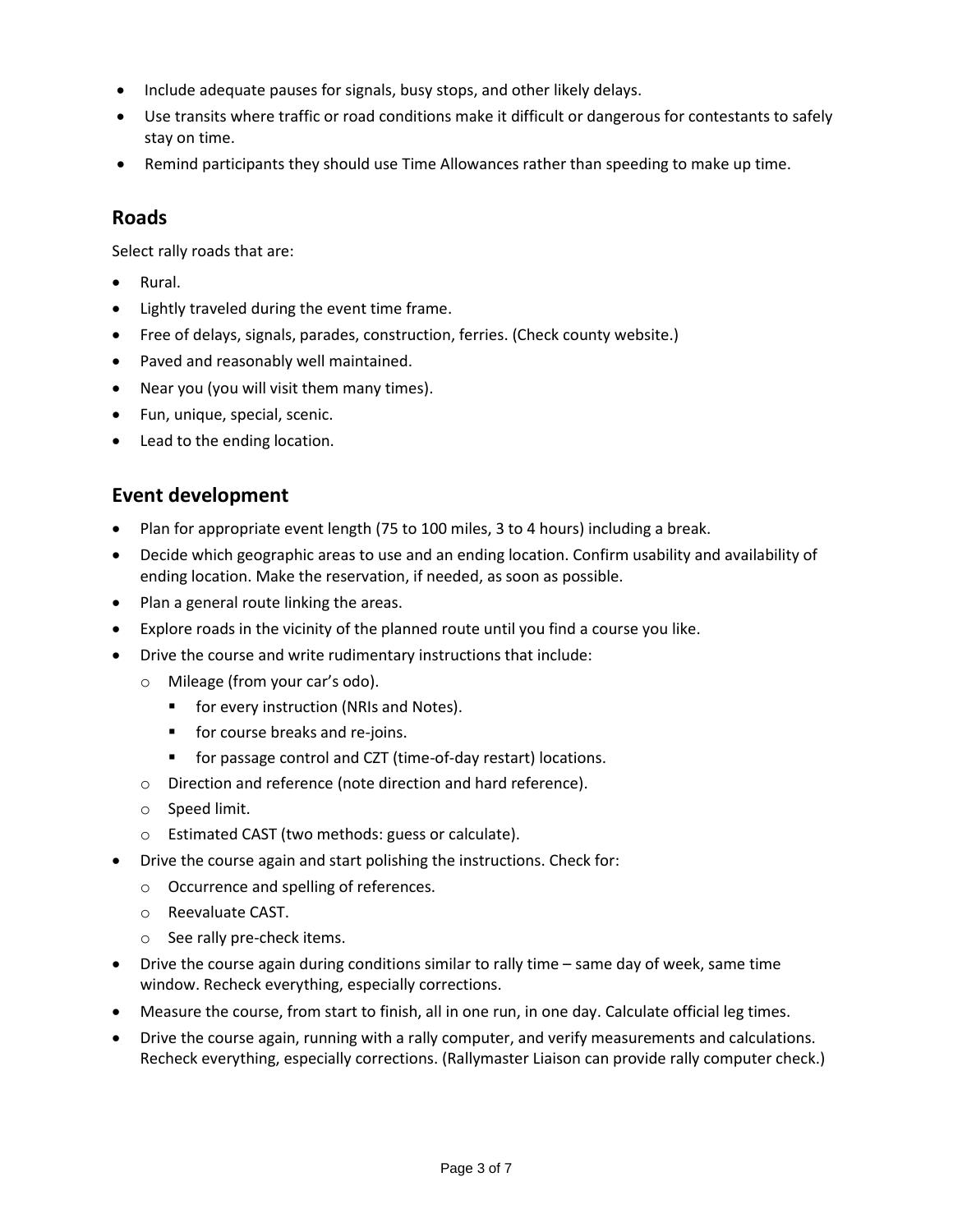## **Route instructions**

- Instructions should be neat and easy to read. (Note: Use Geargrinders template.)
- Use a font, type size and line spacing that is readable in a moving car. (Use template.)
- When quoting signs, graphics should be unambiguous when compared to the sign.
- Use upper/lower case except for landmarks (4.4), signs (5.2), and glossary terms (6).
- Include columns for CZT, Official Mileage, Route Instruction Number, and the route instruction.
- Include ending location address and rallymaster phone number.
- Don't renumber route instructions after the rally pre-check. (Really, just don't.)
- Don't change anything after the rally pre-check, except the changes agreed upon at the pre-check. (Seriously, bad time to get creative.) (Rallymaster Liaison will control NRIs after pre-check.)

See example route instructions on page 6.

# **Rally pre-check (aka Guinneapig)**

The rally pre-check will be held no later than one week before the event and will ideally occur two weeks before the event date. Rally documents (Rallymaster Notes and NRIs) should be as intended for the real event.

The rally pre-check will include a complete run through the course, with live checkpoint timing. Make sure cell phone numbers are exchanged in case you need to communicate during the pre-check.

The rally pre-check crews should look for the following:

- Are the instructions written in accordance with the Road Rally Rules for this event?
- Is the event format and style consistent with recent events.
- Is the course of the advertised mileage and duration?
- Are the checkpoint and CZT time-of-day restart locations safe and appropriate?
- Are the speeds safe and reasonable?
- Are adequate pauses provided where necessary?
- Are all signs clearly visible and represented correctly?
- Are instructions clear and unambiguous?
- If there are traps, are they in accordance with the Road Rally Rules and well protected?
- Are all planned off course route possibilities protected by something other than an off course marker?
- Are all unplanned but predictable off course routes protected?
- Are leg distance measurements and time calculations accurate? (At least one computer car should run the pre-check.)
- Will the contestants feel satisfied at the end of the event?

## **Rally Q&A meeting** (Friday evening prior to rally)

- Make a plan ahead of time of what you want to cover.
- Safety is the number one topic. Review Time Allowances.
- Emphasize content in the Rallymaster Notes.
- Answer contestants' questions.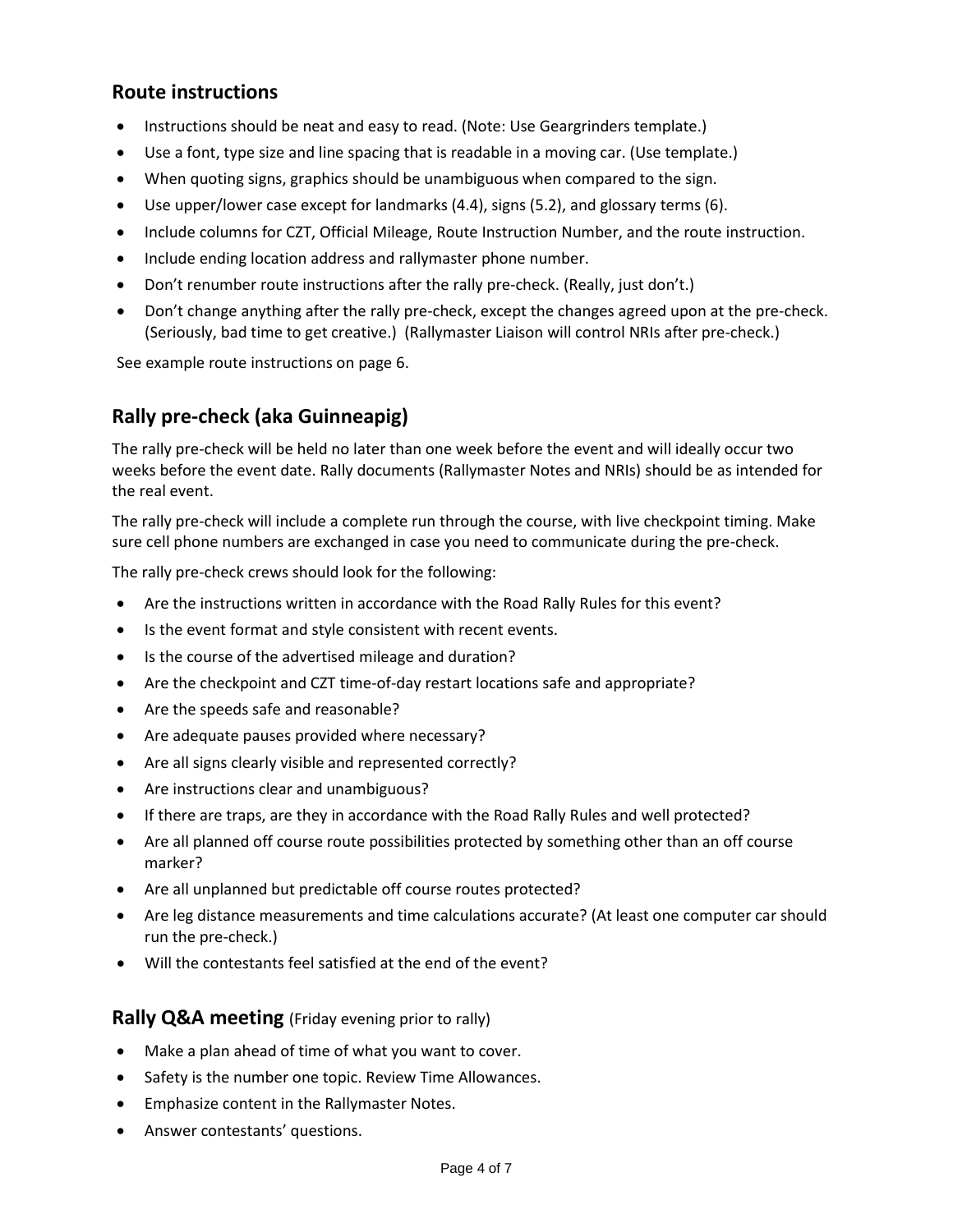# **Day of event**

Plan to use the Richta GPS Checkpoints Rallymaster app to monitor contestants' progress on the Rallymaster Map. Be available to respond to phone calls or text messages from contestants who need help on the rally course. If you notice a contestant team going far off course and not appearing to correct, you may phone or text them to provide route assistance.

Be available to communicate with Geargrinders Liaison / Chair throughout the event.

Participate and answer questions at the Zoom debrief meeting Saturday evening after the rally.

## **Measurements and calculations**

#### Precise measurements

- Measure the entire on course route all in one day, from beginning to end. Then go back and measure off course from break to rejoin. (If you measure the planned off course route, you'll be able to calc the time difference between on and off course.)
- Record a mileage for every route instruction and checkpoint.
- Use easily identifiable fixed references such as signs for checkpoints.
- Record mileage measurements to nearest thousandth.
- If using a wheel-driven measuring device, attach the sender unit to the driver's side non-driven wheel to reduce wheel spin error.

#### CZT and Official Mileage

- In the route instructions, clearly display Car Zero Time (CZT) and Official Mileage (OM) in columns to the left of the Numbered Route Instruction number.
- In the route instructions, clearly identify when Official Mileage reverts to zero. Official Mileage usually reverts to zero at each time-of-day restart location (CZT).

| CZT   | <b>OM</b>      | <b>NRI</b> |                                                                                                      |
|-------|----------------|------------|------------------------------------------------------------------------------------------------------|
| 10:00 | 0.00           | 1.         | Begin odometer calibration TRANSIT at "STOP". You have<br>35 minutes to complete the next five NRIs. |
|       | 0.21           | 2.         | RIGHT at STOP.                                                                                       |
|       | 0.30           | 3.         | LEFT at SIGNAL.                                                                                      |
|       | 0.42           | 4.         | LEFT at SIGNAL.                                                                                      |
|       | 2.10           | 5.         | RIGHT at YIELD at SPRINGVILLE.                                                                       |
| 10:35 | 3.675/<br>0.00 | 6.         | End odometer calibration TRANSIT at "STOP". Then LEFT on KAISER.<br><b>CAST 35.</b>                  |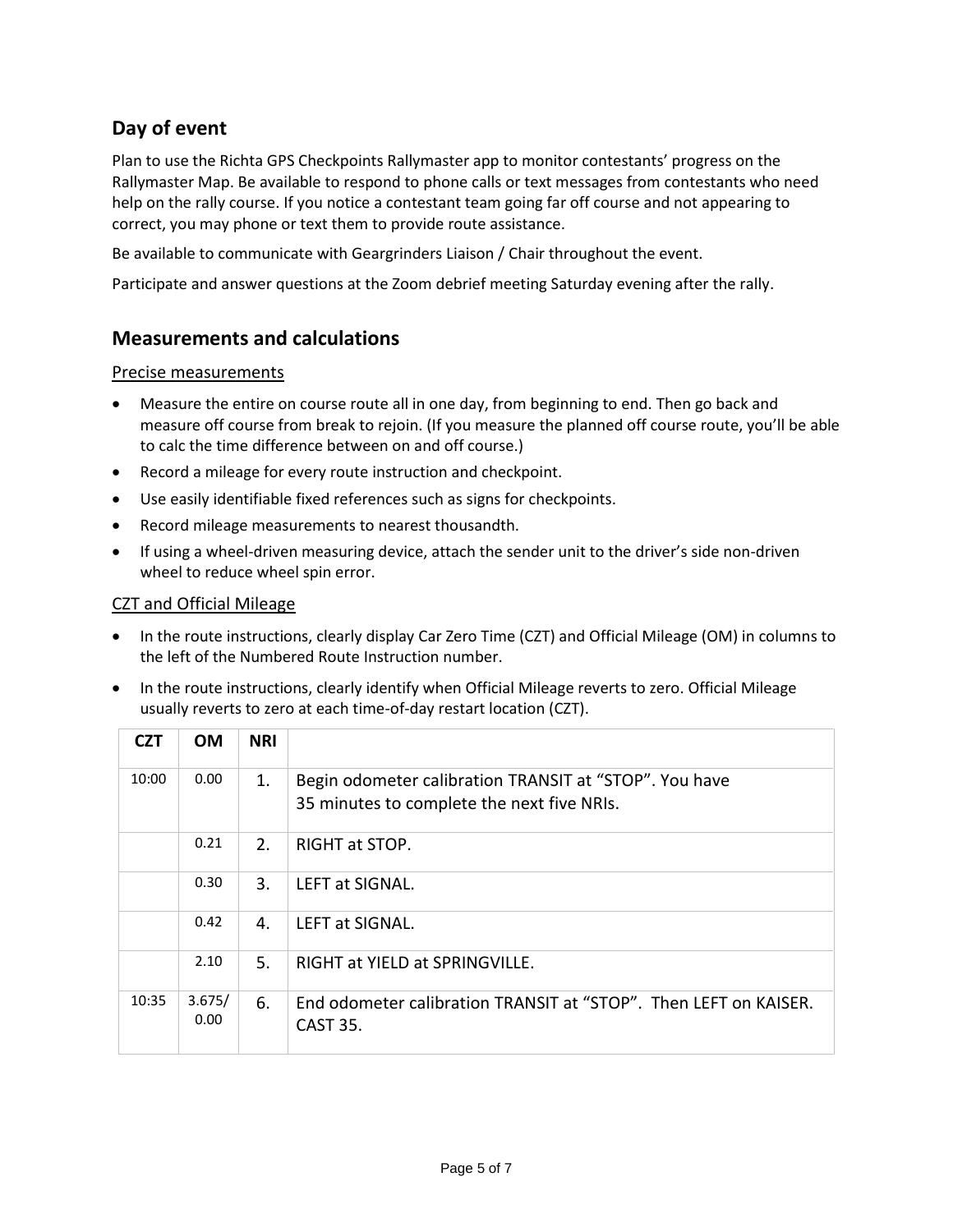#### Speed Changes

- Speed changes should occur at a specified sign or landmark, or at an official mileage. Speed changes referenced to a sign or landmark are to be executed at the near edge of the referenced sign or landmark.
- Speed changes referenced to an intersection (such as SIGNAL or T) are to be executed at the leading edge of the intersection.

#### Accurate Calculations

- Accurate TSD calculations are absolutely essential. Use a computer spreadsheet. (Use the Geargrinders Template which includes a calc sheet.)
- Verify spreadsheet calculations with a calculator. Example:

| Factor = 60 divided by Speed          | $60 / 45$ mph = 1.3333        |
|---------------------------------------|-------------------------------|
| Interval time = Distance times Factor | $1.488 \times 1.3333 = 1.984$ |

- Recheck pauses and speed changes against the final version of the route instructions.
- Run through the event using a rally computer. You should zero every leg.

## **Common mistakes**

- Renumbering and missing a numbered reference.
- Unexecutable instructions. LEFT at T, R ONTO "MAIN", etc.
- Missing a required OM. S at outcone, LEFT at T, etc.
- Forgetting to cancel Notes.
- Not including TRANSIT time as part of the leg time.
- Fixing errors with more errors.
- Pauses and/or speed changes in the NRIs are missing in the calculations.
- Missing speed changes, Notes, ONTOs, TOWARDs, etc., that carry through into the next leg.
- Misuse of capitalization. Stop is not the same as STOP or "STOP".
- Posting an off course marker on a route that is on course later in the event.

#### **Handshake agreements**

Over the years, Geargrinders has accumulated a short list of unrecommended and highly discouraged, to the point of being disallowed, rally conditions.

- Do not introduce a vastly different format to a Cascade Geargrinders road rally. Stick to the lightly trapped TSD precedence established over the last couple of years, as reflected in the current Road Rally Rules. Avoid Supplemental Rules (except for Mountains to the Sea).
- Do not discover an entirely new interpretation of a rule. Imaginative creativity in interpretation of the rules does not usually work out too well.
- Do not take advantage of poorly defined areas in the rules. In the interest of simplicity and brevity, we know there are grey areas in the rules that are not quite black and white. Just don't go there.
- Do not exploit hard to read signs or extremely confusing intersections, where opinions may vary.